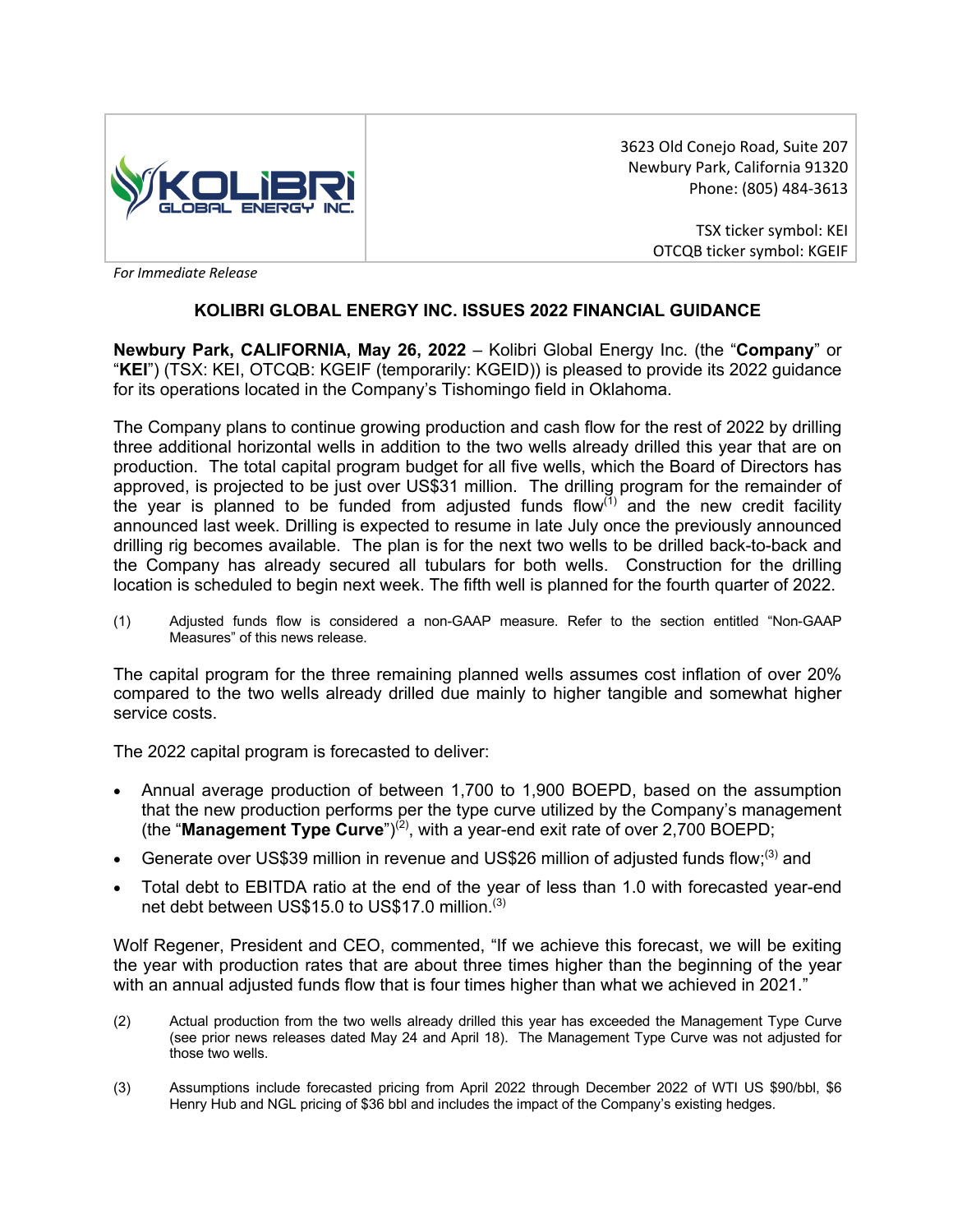## **NON-GAAP MEASURES**

Adjusted funds flow is not a measure recognized under Canadian generally accepted accounting principles ("**GAAP**") and does not have any standardized meaning prescribed by IFRS. Management of the Company believes that adjusted funds flow is relevant for evaluating returns on each of the Company's projects as well as the performance of the enterprise as a whole. Adjusted funds flow may differ from similar computations as reported by other similar organizations and, accordingly, may not be comparable to similar non-GAAP measures as reported by such organizations. Adjusted funds flow should not be construed as an alternative to net income, cash flows related to operating activities, working capital or other financial measures determined in accordance with IFRS, as an indicator of the Company's performance.

An explanation of how adjusted funds flow provides useful information to an investor and the purposes for which the Company's management uses adjusted funds flow is set out in the management's discussion and analysis under the heading "Non-GAAP Measures" which is available under the Company's profile at www.sedar.com and is incorporated by reference into this earnings release.

The following is the reconciliation of adjusted funds flow to the comparable financial measures disclosed in the Company's financial statements:

| (US \$000)                           | Three months ended<br>March 31, |       |
|--------------------------------------|---------------------------------|-------|
|                                      | 2022                            | 2021  |
| Cash flow from continuing operations | 1.243                           | 1.364 |
| Change in non-cash working capital   | 1.381                           | (64)  |
| Interest expense <sup>(a)</sup>      | 198                             | 209   |
| Adjusted funds flow                  | 2,822                           | 1.509 |

(a) Interest expense on long-term debt excluding the amortization of debt issuance costs

## **About Kolibri Global Energy Inc.**

*Kolibri Global Energy Inc. is an international energy company focused on finding and exploiting energy projects in oil, gas, and clean and sustainable energy. Through various subsidiaries, the Company owns and operates energy properties in the United States. The Company continues to utilize its technical and operational expertise to identify and acquire additional projects. The Company's shares are traded on the Toronto Stock Exchange under the stock symbol KEI and on the OTCQB under the stock symbol KGEIF.*

## **For further information, contact:**

Wolf E. Regener +1 (805) 484-3613 Email: wregener@kolibrienergy.com Website: www.kolibrienergy.com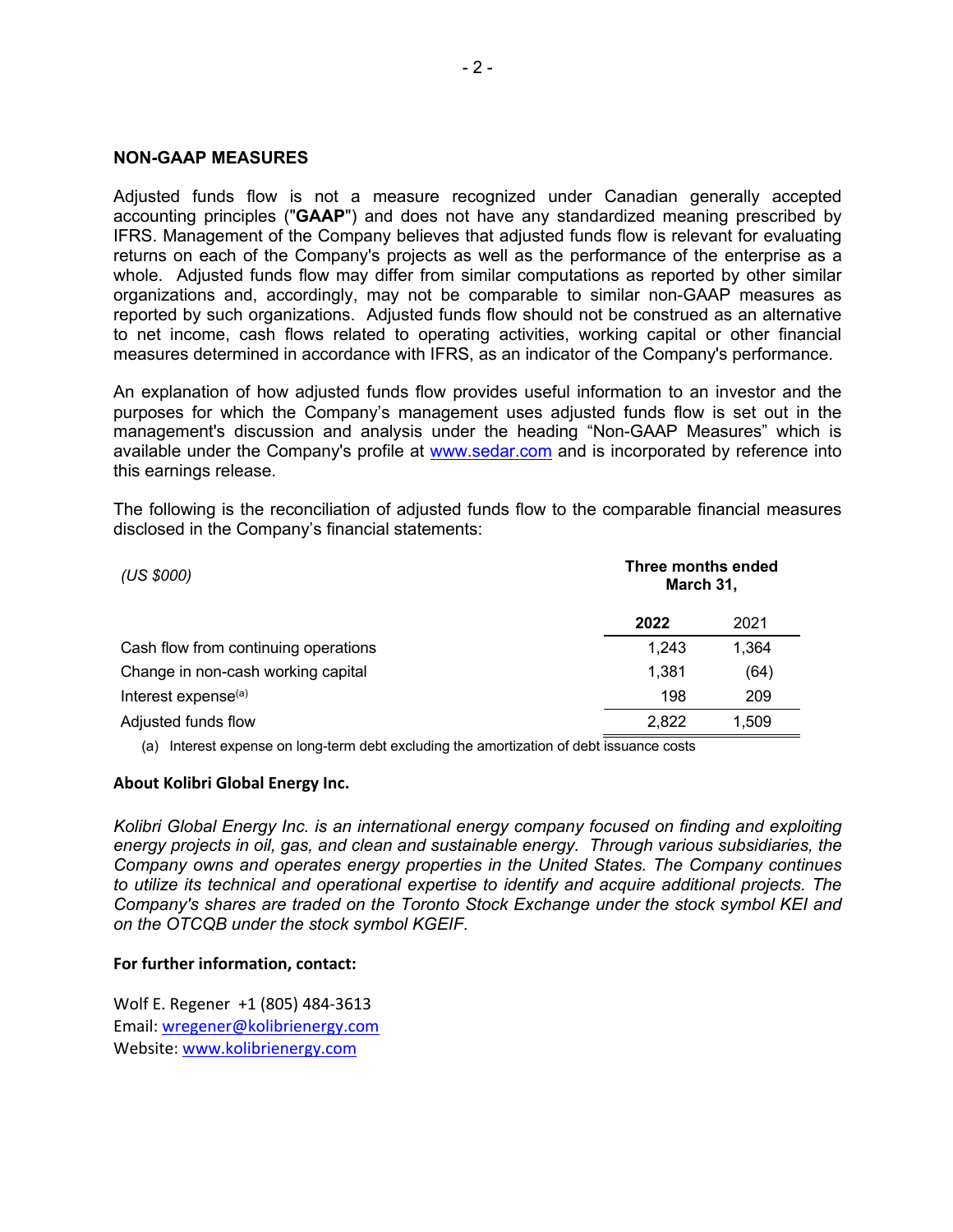### *Cautionary Statements*

In this news release and the Company's other public disclosure: The references to barrels of oil *equivalent ("Boes") reflect natural gas, natural gas liquids and oil. Boes may be misleading, particularly if used in isolation. A Boe conversion ratio of 6 Mcf:1 Bbl is based on an energy equivalency conversion method primarily applicable at the burner tip and does not represent a value equivalency at the wellhead. Given that the value ratio based on the current price of crude oil as compared to natural gas is significantly different from the energy equivalency of 6:1, utilizing a conversion on a 6:1 basis may be misleading as an indication of value. Possible reserves are those additional reserves that are less certain to be recovered than probable reserves. There is a 10% probability that the quantities actually recovered will equal or exceed the sum of proved plus probable plus possible reserves. The type curve utilized by the Company's management is the average of the 7 Caney wells that are located in the Corridor (well names can be found on the Company's Corporate presentation), with lateral lengths normalized to a 4,900 ft lateral length, the other assumptions are the same as in the Company's December 31, 2021 independent reserves evaluation.*

*Readers should be aware that references to initial production rates and other short-term production rates are preliminary in nature and are not necessarily indicative of long-term performance or of ultimate recovery. Readers are referred to the full description of the results of the Company's December 31, 2021 independent reserves evaluation and other oil and gas information contained in its Form 51-101F1 Statement of Reserves Data and Other Oil and Gas Information for the year ended December 31, 2021, which the Company filed on SEDAR on March 8, 2022.*

### *Caution Regarding Forward-Looking Information*

*Certain statements contained in this news release constitute "forward-looking information" as such term is used in applicable Canadian securities laws and "forward-looking statements" within the meaning of United States securities laws (collectively, "forward looking information"), including statements regarding the timing and expected funding sources of, and expected results from, planned wells development, projected total capital program budget for all five of the Company's 2022 wells, the expected resumption of the Company's drilling program in late July and forecasted results of the Company's 2022 capital program with respect to production, revenue, adjusted funds flow, net debt to EBITDA ratio and year-end net debt.*

*Forward-looking information is based on plans and estimates of management and interpretations of data by the Company's technical team at the date the data is provided and is subject to several factors and assumptions of management, including \$90 a barrel oil price, \$6 Henry Hub and NGL pricing of \$36 bbl, cost inflation of over 20% for the three remaining wells planned for 2022, that the drilling rig will become available and Company's drilling program will resume in late July, that required regulatory approvals will be available when required, that no unforeseen delays, unexpected geological or other effects, including flooding and extended interruptions due to inclement or hazardous weather conditions, equipment failures, permitting delays or labor or contract disputes are encountered, that the necessary labor and equipment will be obtained, that the development plans of the Company and its co-venturers will not change, that the offset operator's operations will proceed as expected by management, that the demand*  for oil and gas will be sustained, that the price of oil will be sustained or increase, that the Company will *continue to be able to access sufficient capital through cash flow, debt, financings, farm-ins or other participation arrangements to maintain its projects, and that global economic conditions will not deteriorate in a manner that has an adverse impact on the Company's business, its ability to advance its business strategy and the industry as a whole.*

*Forward-looking information is subject to a variety of risks and uncertainties and other factors that could cause plans, estimates and actual results to vary materially from those projected in such forward-looking information. Factors that could cause the forward-looking information in this news release to change or to be inaccurate include, but are not limited to, the risk that any of the assumptions on which such forward looking information is based vary or prove to be invalid, including that the Company or its subsidiaries is not able for any reason to obtain and provide the information necessary to secure required approvals or*